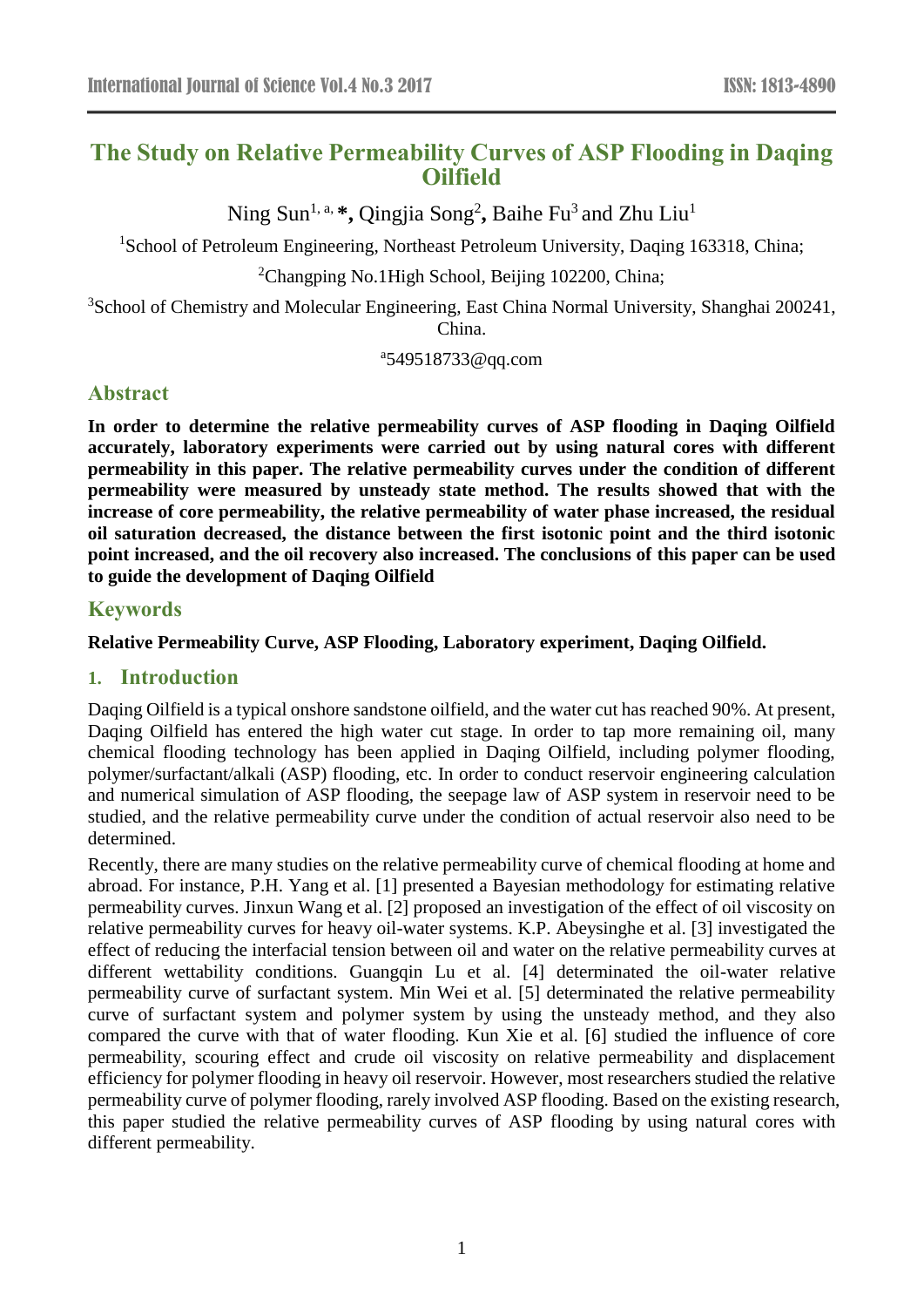# **2. Experimental section**

# **2.1 Materials and equipment**

The experimental materials are as follows: Partially hydrolyzed polyacrylamide with molecular weight being 1500×10<sup>4</sup> and concentration being 1000mg/L; Reinjection sewage of Daqing Oilfield; Alkylbenzene sulfonate with mass concentration being 0.3%; Na<sub>2</sub>CO<sub>3</sub> with mass concentration being 1.2%; Simulated oil with viscosity being 8.5mPa•s at 45℃, which is made from the filtered oil and kerosene; Natural cores with different permeability, which are 1000mD, 600mD, 200mD, respectively.

The experimental equipment is as follows: Synder Constant-flux pump with flow precision being 1%; C80 Pressure sensor with measurement error being 0.4%; SG-83-1 Constant-temperature cabinet; Rotary vane vacuum pump; FA1604S Balance with measurement accuracy being 0.1%; Oil-water separator with division value being 0.1mL.

#### **2.2 Experimental method**

In this paper, oil-water relative permeability curves were measured through unsteady state method. According to the petroleum and natural gas industry standard SY/T 5345-2007, we carried out a series of laboratory experiments.

Specific steps are as follows:

1) Filter the reinjection sewage with filter paper.

2) Weigh the natural cores, saturate the cores with formation water, then weigh the cores again to calculate pore volume.

3) Place the saturated cores in the constant-temperature cabinet and heat them for 12 hours at 45℃.

4) Place the cores in the core holder and measure the permeability with formation water, then saturate the cores with simulated oil and calculate the initial oil saturation.

5) Conduct water flooding experiments by using the filtered reinjection sewage, inject 0.8PV ASP solution when water cut reaches 98%, then inject the reinjection sewage until water cut reaches 98%. Record the experiment data, for example, differential pressure, water production, oil production and the viscosity of produced fluid, etc.

6) The relative permeability curves and the water cut curves of different schemes are determined according to the results of experiments.

# **3. Results and discussion**

# **3.1 Comparison between the relative permeability curves of cores with different permeability**

The relative permeability curves determined by cores with different permeability are shown in Fig.1 to Fig.3, respectively. Through comparison of relative permeability curves, it can be seen that with the increase of core permeability, water-phase relative permeability gradually increased at water flooding stage, the residual oil saturation decreased, and the distance between the first isotonic point and the third isotonic point increased.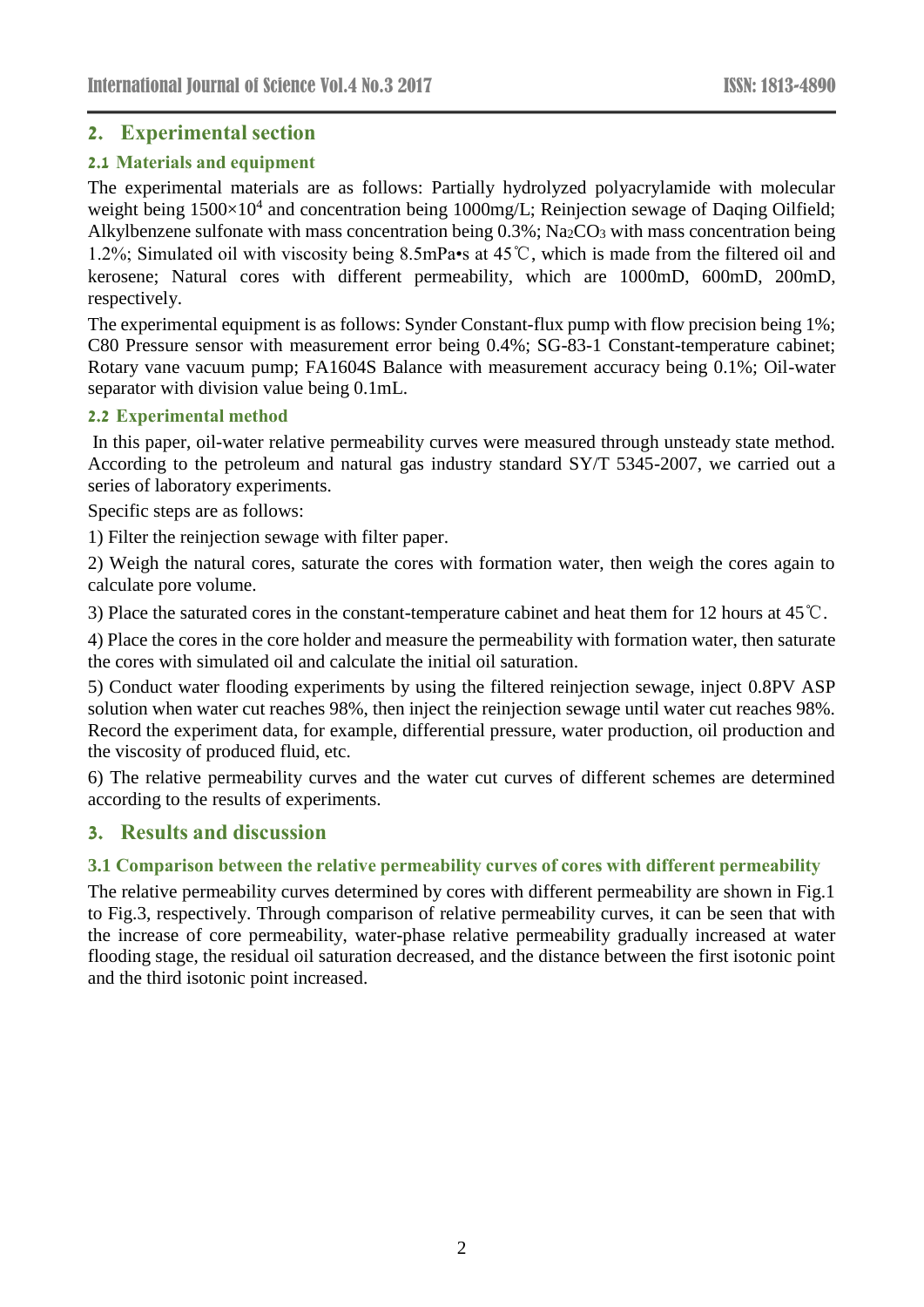

Fig.1 Relative permeability curve of high permeability core G-36



Fig.2 Relative permeability curve of medium permeability core Z-16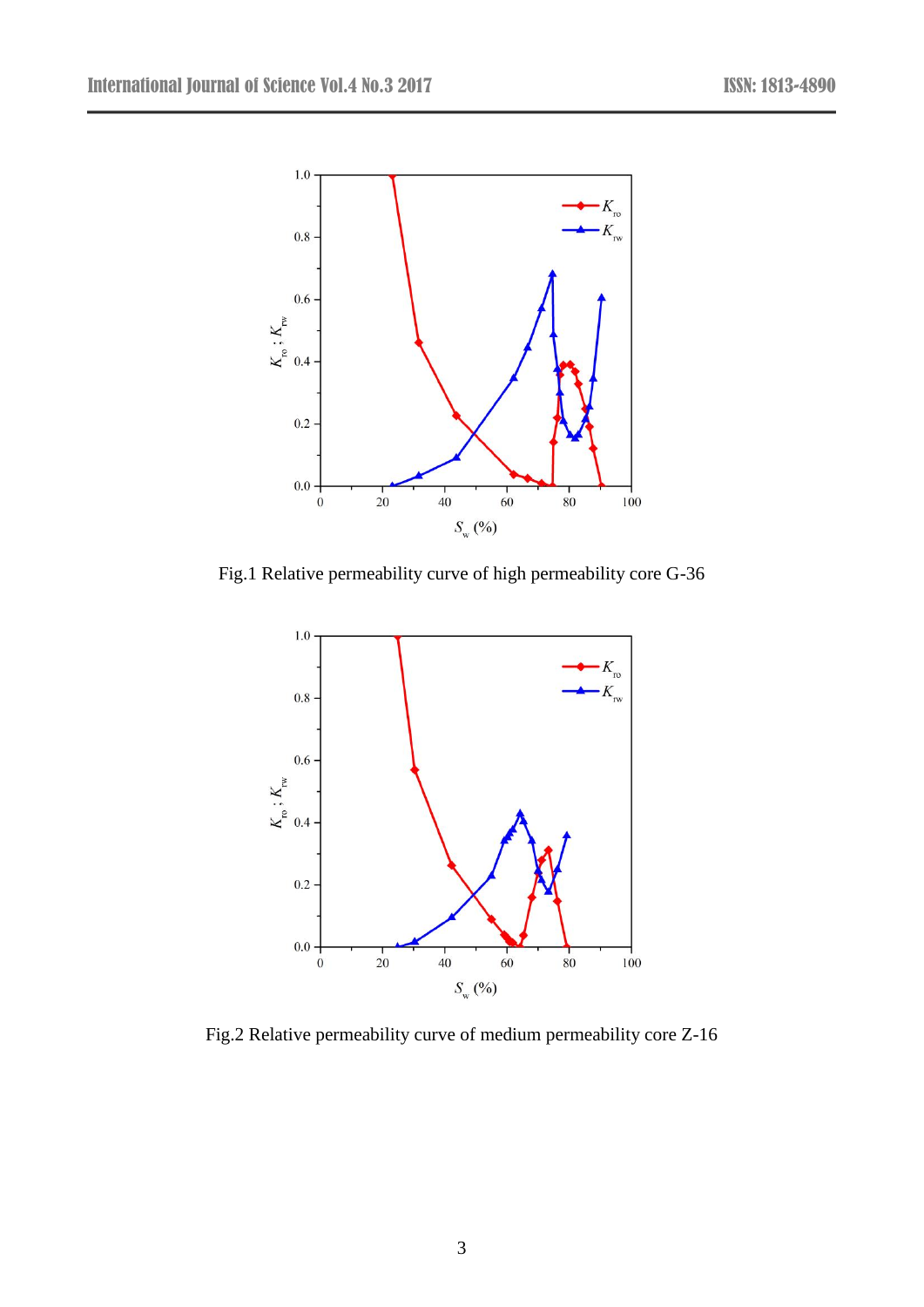

Fig.3 Relative permeability curve of low permeability core D-7 The related data data in the experimental process is shown in Table 1. Table 1 Experimental data

| Core Number | Permeability(mD) | Oil Recovery(%) | $S_{\rm wr}(\%)$ | $S_{\text{or}}(\%)$ |
|-------------|------------------|-----------------|------------------|---------------------|
| $G-36$      | 1148             | 88.3            | 23.1             | 10.1                |
| $Z-16$      | 594              | 75.2            | 25.3             | 20.6                |
| D-7         | 89               | 68.             | 28.1             | 23.2                |

According to the experimental results, it can be seen that water-phase relative permeability increased after decreased at ASP flooding stage, while oil-phase relative permeability changed in the opposite trend. Compared with water flooding stage, there were two isotonic points in the relative permeability curves. In addition, the higher the core permeability, the lower the residual oil saturation, and the greater the distance between the first isotonic point and the third isotonic point.

Polymer molecules in ASP system are adsorbed and stuck in pores and throats after being injected into the formation, which narrowed the flow channel and reduced the flow ability of water phase. Therefore, the water-phase relative permeability curve decreased first. However, the polymer molecules were viscoelastic, which can improve the micro displacement efficiency. With the continuous injection of ASP system, there was synergetic action between alkali and surfactant, which altered the rock wettability and reduced the interfacial tension between oil and water phase. Therefore, the adsorption of polymer molecules and surfactant molecules on the rock surface is reduced, which resulted in an increase of the water- phase relative permeability curve. The higher the core permeability, the higher the micro displacement efficiency, the lower the residual oil saturation, and the higher the oil recovery.

**3.2 Comparison between the water cut and the recovery of cores with different permeability**

The water cut and the recovery determined by cores with different permeability is shown in Fig.4.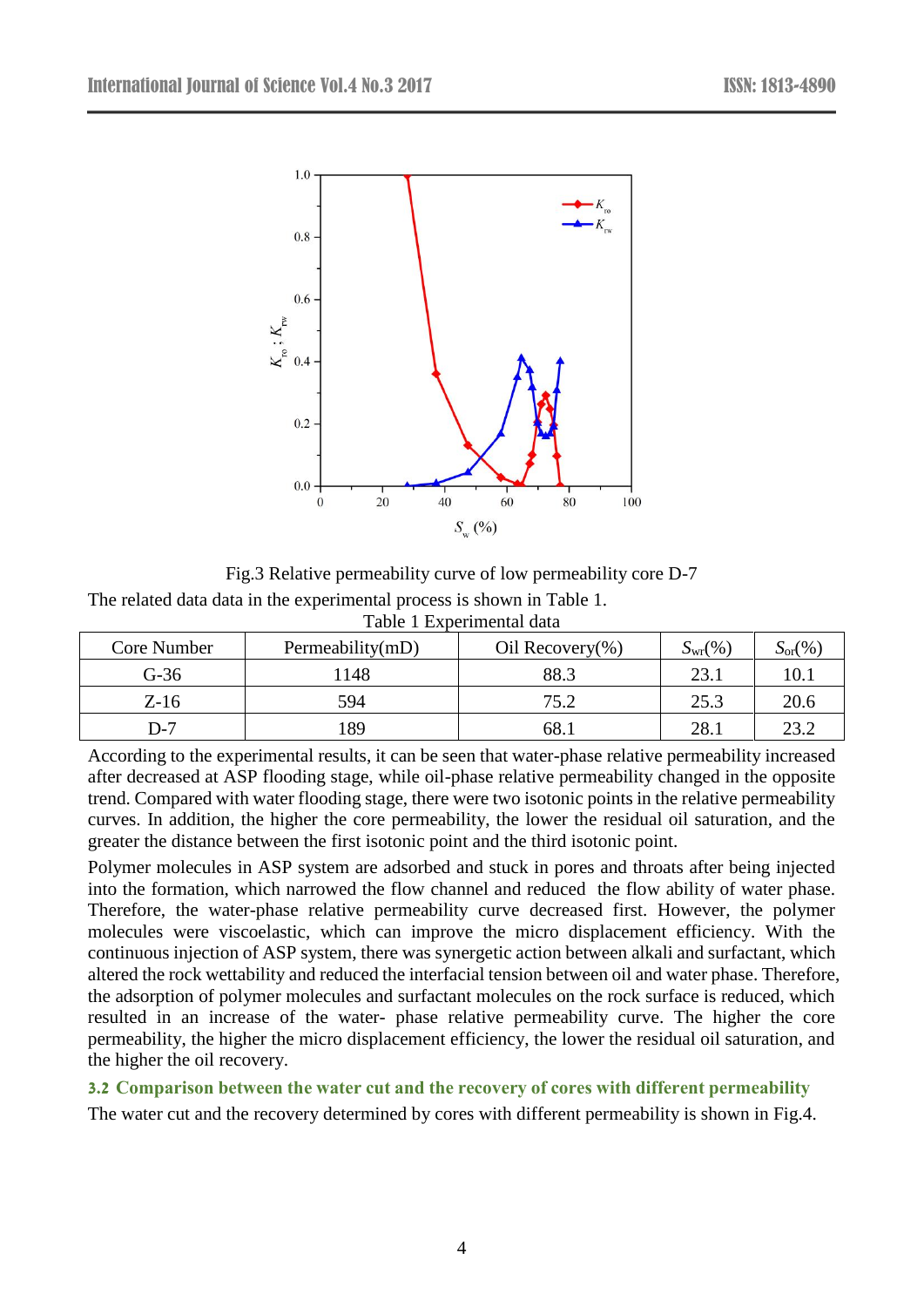

Fig.4 Water cut and recovery of different cores

As shown in Fig.4, with the increase of core permeability, the increasing trend of water cut became slower and the recovery increased gradually. Polymer improved the mobility ratio of displacement agent and the macro sweep efficiency at ASP flooding stage. Surfactant reduced the interfacial tension between oil and displacement agent, altered the rock wettability, and improved the sweep efficiency of displacement agent. In addition, alkali reacted with petroleum acid to form surface-active substance, which can not only reduce the interfacial tension, but also emulsify the crude oil to improve displacement efficiency. As a consequence, water cut presented a downward trend. Then the dominant channel formed with the continuous injection of ASP system, and the subsequent injected water flowed along the dominant channel, which led to an increase of water cut.

# **4. Conclusion**

(1) At the water flooding stage, with the increase of core permeability, the relative permeability of water phase increased, the residual oil saturation decreased, and the distance between the first isotonic point and the third isotonic point increased.

(2) At the ASP flooding stage, the water-phase relative permeability increased after decreased, while oil-phase relative permeability changed in the opposite trend. In addition, there were two isotonic points in the relative permeability curves. The higher the core permeability, the greater the distance between the first isotonic point and the third isotonic point, and the higher the micro displacement efficiency.

(3) With the increase of core permeability, the increasing trend of water cut became slower and the recovery increased gradually.

# **Acknowledgements**

This work is supported by National Science and Technology Major Project of China (Grant NO: 2011ZX05024). The authors confirm that this article content has no conflict of interest. And we also would like to acknowledge the editors and the reviewers for their helpful comments and suggestions, which significantly improved the manuscript.